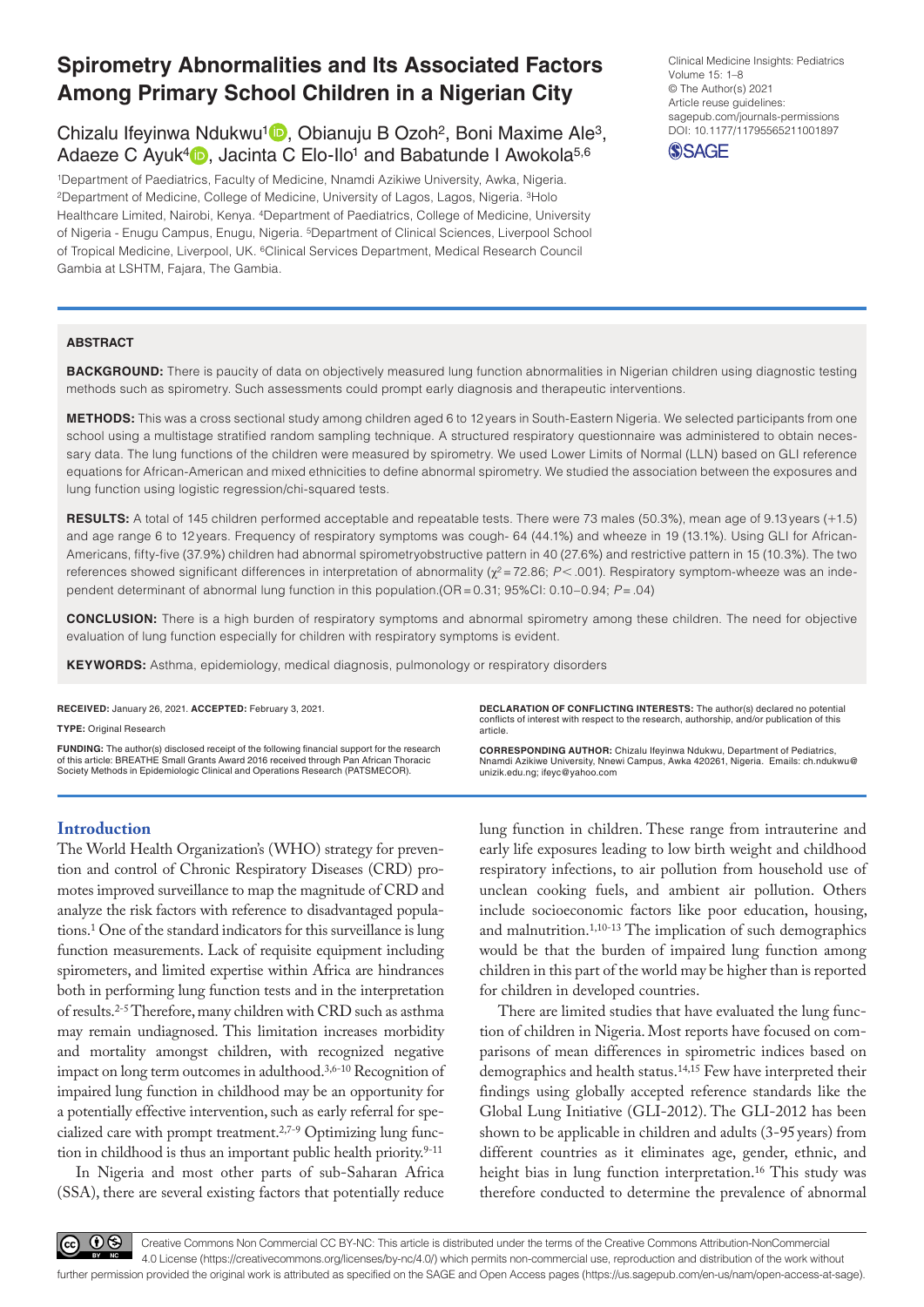spirometry pattern among primary school aged children in a Nigerian city using the Global Lung Initiative (GLI-2012) as the reference standard. Association of spirometry pattern with the presence of respiratory symptoms, socio-demographic, and environmental exposures was also explored with interpretation using the GLI references for "African Americans" and "Others" (other races).

# **Methods**

#### *Study design and study population*

This was a cross sectional school-based study conducted in Awka, an urban city in Anambra state, South Eastern Nigeria from February 2017 to March 2017. The study population comprised children aged between 6 and 12 years attending public schools within the city. Of the four schools approved by the Education Ministry for this study, one school was purposively selected based on the centrality of its location in the city and heterogeneity of its population.

#### *Sampling*

The sample size was 140 participants, calculated based on an estimated prevalence of abnormal spirometry of 10% with a 5% precision at 95% confidence interval.<sup>6</sup> Sample size was increased to 160 to include a possible 20% attrition due to poor spirograms. We selected participants using a multi-stage stratified random sampling technique. The stratification was based on class grades, age, and gender of the children. We included only children whose parents provided written consent, and who gave personal assent, where applicable. Children with chest or posture deformity, recent surgery, acute respiratory infection with ongoing cough or chronic infectious respiratory diseases like tuberculosis were excluded. The exposure variables assessed were Environmental Tobacco Smoke (ETS) exposure (smoking history of household or family members), biomass exposure from cooking fuels, parental monthly income, and presence of respiratory symptoms like cough and wheezing. The main outcome variables were the forced expiratory volume in the first second (FEV1), the Forced Vital Capacity (FVC) and the ratio of the FEV1/FVC measured by spirometry.

# *Data collection*

We addressed the parents during the termly Parents/Teachers meeting, explaining the research aims, objectives, tools, and benefits. A structured respiratory questionnaire adapted from International Study of Asthma and Allergies in Childhood (ISAAC) phase three core questionnaire was used to obtain information on the exposure variables from consenting parents.<sup>17</sup> Questions included wheeze in the past 12 months, presence of cough associated with cold in the past 12months and previous diagnosis of asthma. The questionnaires were selfadministered with interviewer assistance when required.

We performed general physical and respiratory system examination and measured weights and heights using standard

methods. Body mass index (BMI) was calculated using the formula- Weight (kg)/Height (m2) and categorized according to the Centre for Disease Control (CDC) growth charts (BMI for age): Underweight BMI was defined as BMI less than the fifth percentile for age and sex, Overweight BMI as BMI above the 85th but below the 95th percentile for age and sex. Normal BMI was BMI between the fifth and 85th percentile for age and sex. We performed spirometry according to the American Thoracic Society/European Respiratory Society standards, using battery operated new diagnostic design (ndd) EasyOne<sup>TM</sup> diagnostic world spirometer.18 Testing was performed by an experienced pediatrician with international certification in spirometry (European Spirometry Driving License). With the child standing and wearing a nose clip, a minimum of three blows were performed with at least two acceptable and repeatable blows, obtained from a maximum of eight maneuvers. To ensure quality control, we performed daily calibration checks using a three liter syringe at the beginning of every test day and after testing eight individuals respectively. All tests were sent via a secure Internet transfer TEAMVIEWER® for independent verification for quality by a European Respiratory Society Spirometry Train-the-Trainer certified spirometry trainer prior to final acceptance and inclusion into the database.

#### *Data management and analysis*

Data entry and cleaning were done using Epidata Secure software Database prior to importation into Microsoft excel spreadsheet. Required data (Participant ID, Age, height, ethnicity, FEV1, and FVC) were then uploaded into the Global Lung Initiative (GLI-2012) online calculator to derive the spirometry Lower Limit of Normal (LLN) values and requisite z-scores using the prediction reference equations for African Americans. This was used for identification and interpretation of spirometry abnormalities.11 The lower limit of normal LLN is defined as the z-score  $\leq$  -1.645.<sup>11,19</sup>

Using the Global Lung Index (GLI) 2012 reference equations for African Americans, normal lung function pattern was defined by FEV1, FVC, and FEV1/FVC all > LLN. Obstructive lung function was determined by the ratio of Forced expiratory volume in the first second (FEV1) to Forced Vital Capacity (FVC) that was below the lower limit of normal (LLN) with Forced Vital Capacity above LLN (FEV1/FVC <LLN with FVC > LLN), while restrictive lung function abnormalities were suggested by values less than the LLN for the FVC (FVC < LLN with FEV1/FVC > LLN). Those with FEV1/FVC <LLN and FVC < LLN who could have a possible restrictive/obstructive disorder were classified as having possible obstruction.11 GLI 2012 reference equations for "Others" was also used to determine the relationship of its interpretation with the reference equation for African Americans.

The data was analyzed using the Statistical Package for Social Sciences (SPSS) software version 21. Categorical variables were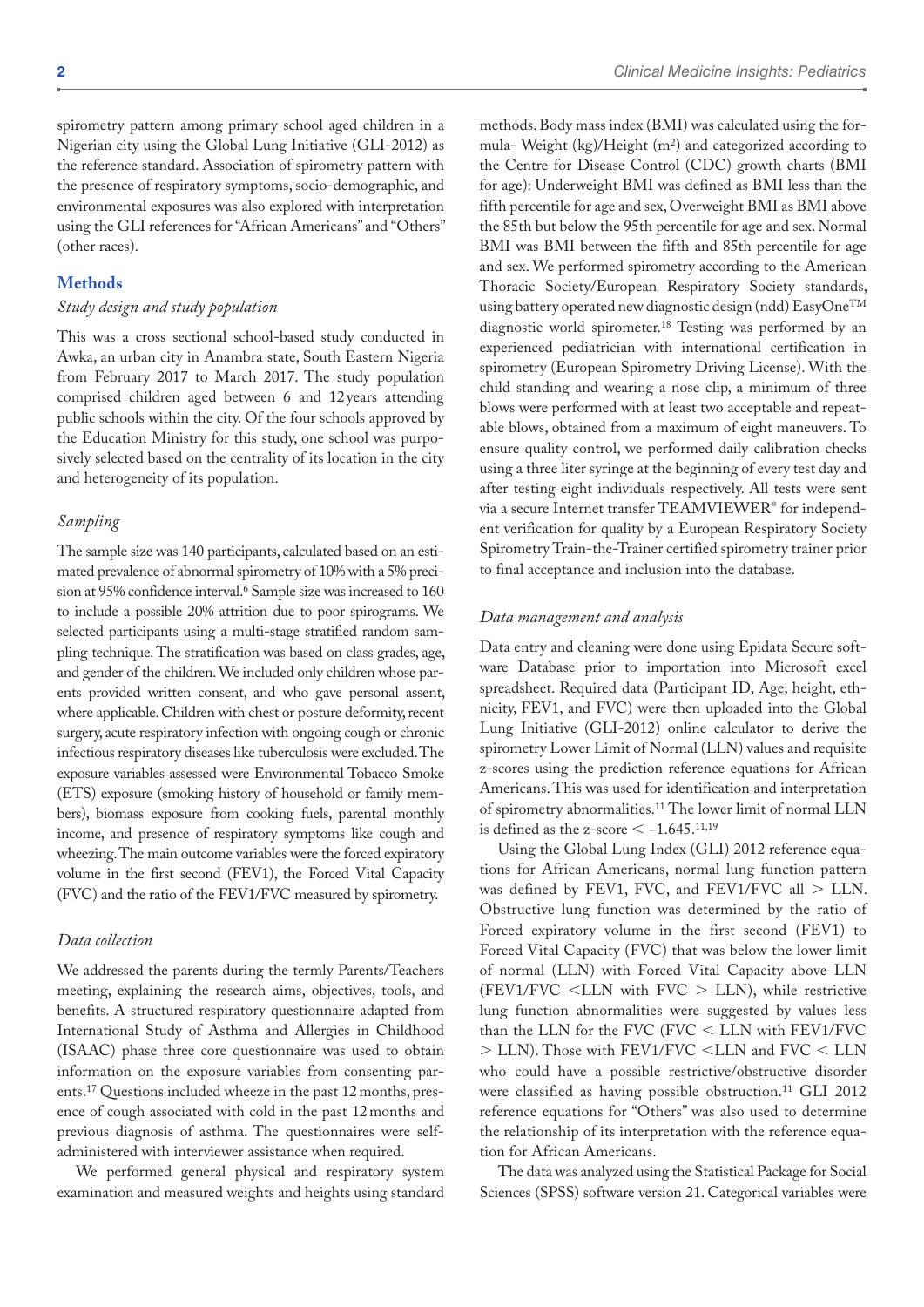summarized as frequencies while numerical variables were described using means. Data on birth weight and parental income were excluded from the analysis because of missing values. Variables were tested using Chi squared tests to determine statistically significant levels of association (*P*<.05) with abnormal spirometry pattern. Binary logistic regression was used to assess for independent determinants of abnormal spirometry patterns. The multivariate model was based on a priori factors and included variables such as ETS, use of kerosene as cooking fuel and respiratory symptoms known to influence lung function. Outcome of interest was "any abnormal lung function." Statistical significance was set at *P*<.05 at 95% confidence interval.

#### *Ethical considerations*

Ethical approval was obtained from the Central Ethics Committee of the Nnamdi Azikiwe University, Awka (NAU/ CEC/STA/002), and the Nnamdi Azikiwe University Teaching Hospital Ethics Committee (NAUTH/CS/66/ VOL.9/134/2016/105) prior to the commencement of the study. Written approval for the study was also received from the State Basic Education board.

## **Results**

There were a total of 204 recruited participants. Only 188 met inclusion criteria and were enrolled into the study.

Spirometry tests were performed on them with a mean of three tests each and a maximum of eight attempts per child. In line with estimated sample size, 145 children (77.1%) who performed acceptable and repeatable tests according to ATS/ERS criteria, were included in the final analysis.

#### *Demographic characteristics*

Of the 145 participants included in the final analysis, 73(50.3%) were males. Their ages ranged from 6 to 12 years with a mean age of  $9.13 \pm 1.5$  years. Only 68 (46.9%) reported family income, of which 41 (60.3%) earned less than N10,000 a month (<1USD/day). Table 1 shows the demographic characteristics, anthropometrics, and lung function parameters of the study participants.

# *Environmental exposures and respiratory symptoms of the children*

Fifteen (10.3%) of the children were exposed to ETS at home. Most (110 = 75.9%) of the children used kerosene as their primary cooking fuel while only 41(28.3%) used firewood (28/41 of these also used kerosene). Only one mother smoked tobacco during pregnancy. Sixty-five (44.8%) of the children had respiratory symptoms. There had been at least one lifetime episode of wheezing in 19 (13.1%) of the children, of which 18/19 (94.7%) also had history of cough. Sixty-four (44.1%) of the 145 children had occasional cough exacerbated by one or more

of exposure to cold  $(49 = 33.8\%)$ , dust  $(36 = 24.8\%)$  or exercise  $(10=6.9\%)$ . Cough occurred mainly at night in 21  $(14.5\%)$ . However, only one (0.7%) of these children had a previous diagnosis of asthma. The mean lung function z-scores stratified by children with and without respiratory symptoms, showed a mean(SD) FEV1 z-score, mean(SD) FVC z-score and mean (SD)FEV1/FVC z-scores respectively of −0.90(1.1), −0.46(1.2) and −0.73(1.7) for the children without respiratory symptoms [cough  $\pm$  wheeze]. For those with these respiratory symptoms, the mean(SD) FEV1 z-score, mean(SD) FVC z-score, and mean(SD) FEV1/FVC z-scores were respectively −1.05(1.3), −0.49(1.5) and −1.08(1.1).

### *Abnormal spirometry parameters and patterns*

Fifty-five (37.9%) of the children had abnormal spirometry parameters (any or more than one of FEV1, FVC, and FEV1/ FVC ratio being below LLN). FEV1 below LLN was the most common abnormal parameter in 35 (24.1%). The prevalence of abnormal lung function is as follows: 22 (15.2%) had obstructive patterns (FEV1/FVC<LLN), 15 (10.3%) had patterns suggestive of restriction. The prevalence of abnormal spirometry pattern is shown in Figure 1. Additionally 11 children (7.6%) had isolated low FEV1 and seven (4.8%) children had spirometry patterns suggestive of a mixed obstructive/restrictive (FEV1/FVC <LLN and FVC < LLN). These were classified as having obstructive patterns bringing the frequency of obstructive spirometry to 27.6%.11

# *Factors associated with abnormal spirometry pattern in the study population*

Table 2 describes the association between spirometry pattern, respiratory symptoms, and environmental exposures. More than half of those who reported lifetime wheeze had abnormal spirometry pattern. (*P*= .05) About a third of those that reported cough and use of kerosene as main cooking fuel had abnormal spirometry but the relationship was not statistically significant.

However, when the spirometry abnormalities were categorized, there was a significant relationship of underweight BMI and dust induced cough with restrictive pattern of spirometry (*P*<.05). Table 3. Though more of the males 24/73 (32.9%) than females 16/72 (22.2%) had obstructive spirometry and more females 9/72 (12.5%) than males 6/73 (8.2%) had restrictive spirometry, gender was not significantly associated with abnormal spirometry. Other variables tested were not significantly associated with abnormal spirometry. (Table 3)

# *Spirometry patterns of respondents using GLI 2012 for "African Americans" and "Others"*

When GLI 2012 for "others" was used for the interpretation of measured lung function parameters, seventy-four (51%) of the children had abnormal spirometry patterns (any of or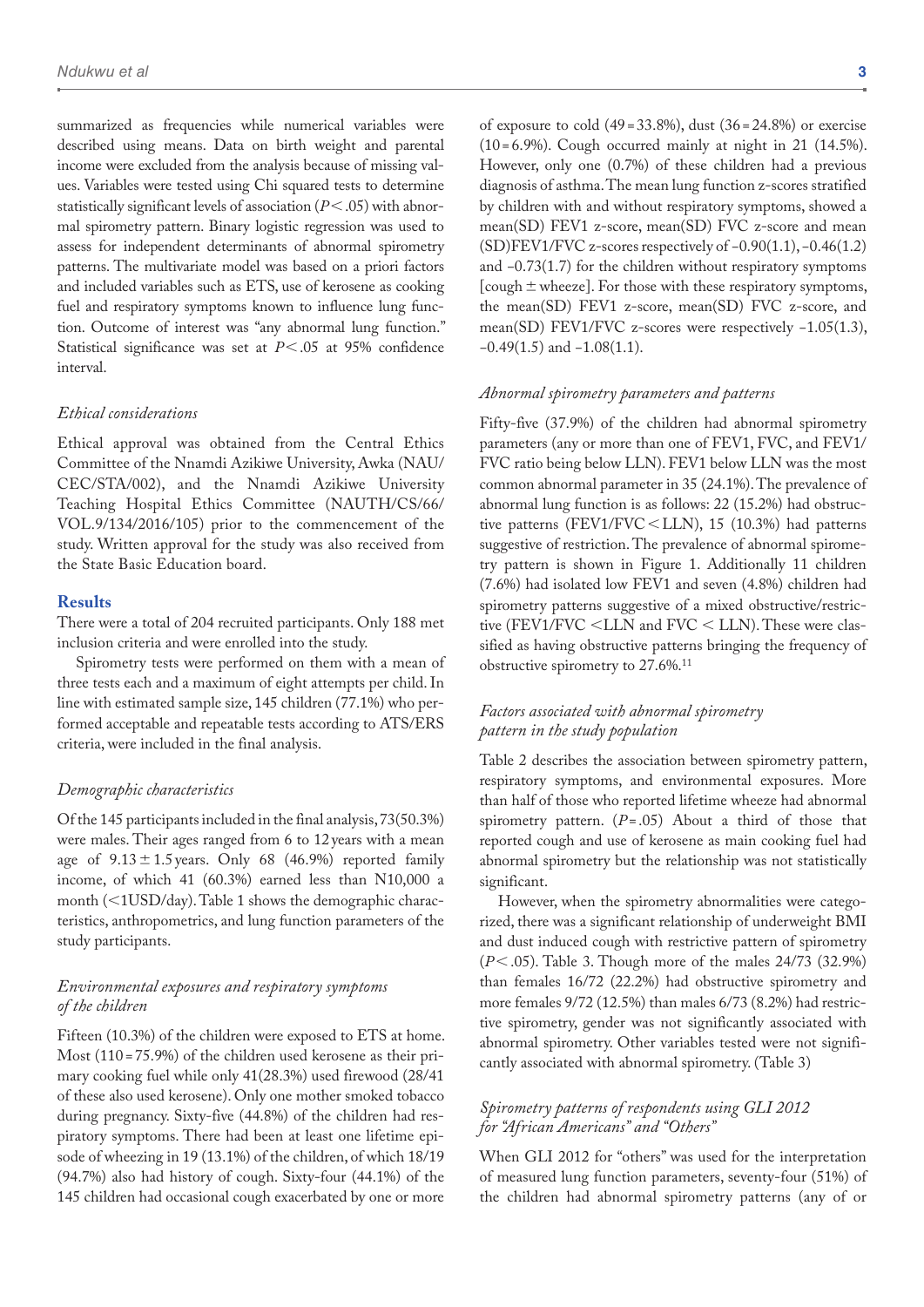**Table 1.** Demographic characteristics, anthropometry, and mean lung function parameters of study population.

| <b>VARIABLE</b>                                  | MALE $N=73$               | FEMALE $N=72$  | TOTAL $N = 145$         |
|--------------------------------------------------|---------------------------|----------------|-------------------------|
| Age (years)                                      |                           |                |                         |
| 6                                                | $\ensuremath{\mathsf{3}}$ | $\overline{2}$ | 5                       |
| $\overline{7}$                                   | $\overline{7}$            | 8              | 15                      |
| 8                                                | 11                        | 20             | 31                      |
| 9                                                | 22                        | 9              | 31                      |
| 10                                               | 19                        | 16             | 35                      |
| 11                                               | 8                         | 16             | 24                      |
| 12                                               | 3                         | $\mathbf{1}$   | $\overline{\mathbf{4}}$ |
| Mean age in years (SD)                           | 9.14(1.4)                 | 9.13(1.5)      | 9.13(1.5)               |
| Mean weight in kg (SD)                           | 29.71 (5.8)               | 30.17(6.8)     | 29.9 (6.3)              |
| Mean height in cm (SD)                           | 135.47 (8.9)              | 135.89 (9.9)   | 135.7 (9.4)             |
| Body mass index (BMI)                            |                           |                |                         |
| Mean BMI (SD)                                    | 16.08(1.8)                | 16.15(2.1)     | 16.11 (1.96)            |
| Normal BMI $=n$                                  | 67                        | 64             | 131                     |
| Underweight $BMI = n$                            | 6                         | 6              | 12                      |
| Overweight BMI= $n$                              | $\mathsf 0$               | $\overline{2}$ | $\overline{c}$          |
| Mean FEV1 z-score (SD) GLI others                | $-1.76(1.2)$              | $-1.49(1.2)$   | $-1.63(1.2)$            |
| Mean FVC z-score (SD) GLI others                 | $-1.19(1.4)$              | $-1.16(1.5)$   | $-1.18(1.4)$            |
| Mean FEV1/FVC z-score (SD) GLI others            | $-1.2(1.2)$               | $-0.79(1.8)$   | $-0.99(1.5)$            |
| Mean FEV1 z-score (SD) GLI African Americans     | $-0.66(1.2)$              | $-1.27(1.1)$   | $-0.96(1.2)$            |
| Mean FVC z-score (SD) GLI African Americans      | $-0.08(1.4)$              | $-0.88(1.2)$   | $-0.48(1.3)$            |
| Mean FEV1/FVC z-score (SD) GLI African Americans | $-0.99(1.4)$              | $-0.79(1.6)$   | $-0.89(1.5)$            |

Abbreviations: SD, standard deviation; n, number of persons.



**Figure 1.** Spirometry patterns of the school aged children 6 to 12years sampled in Awka using two reference interpretations.  $\chi^2$ =72.86; *P* < .001.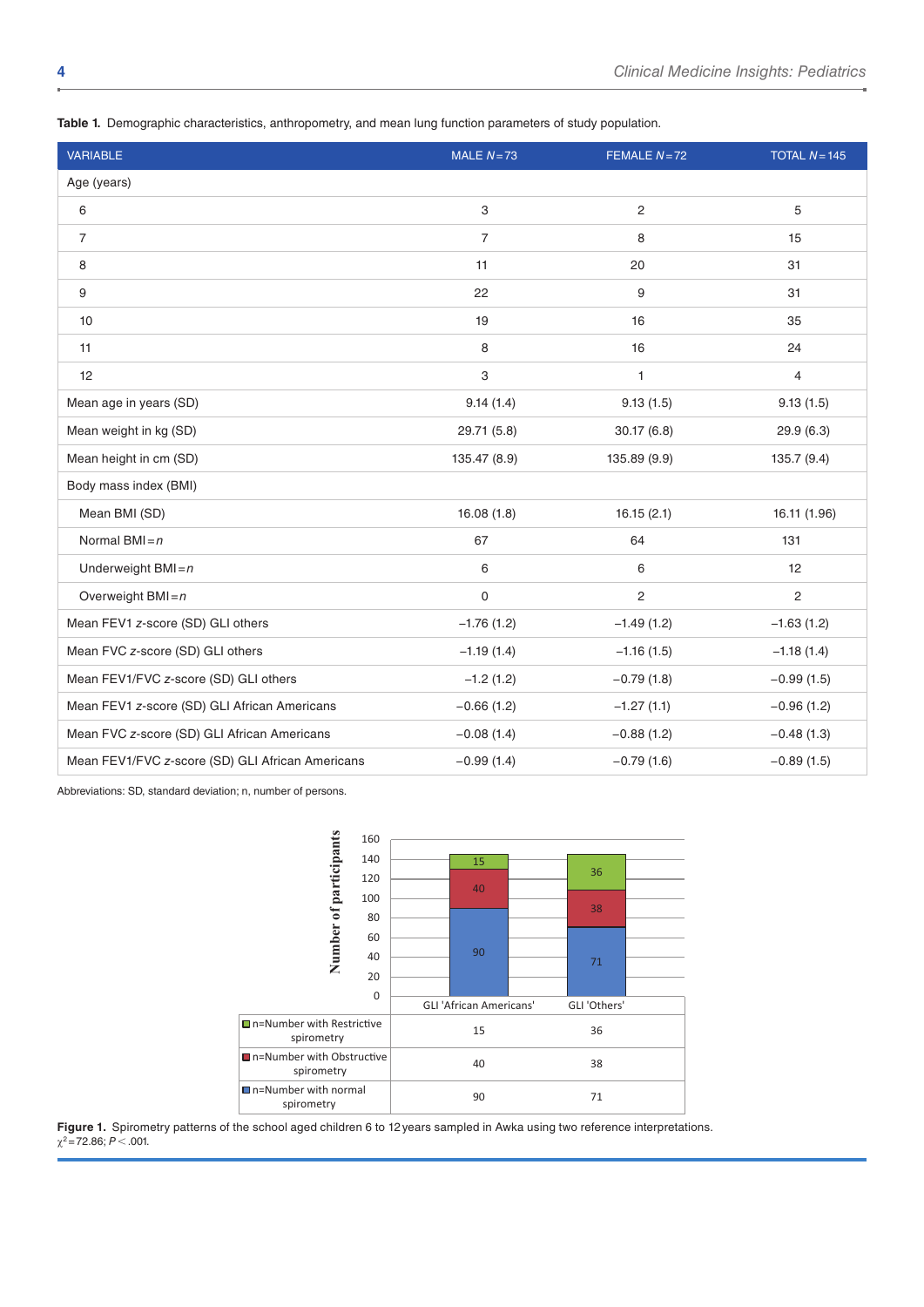**Table 2.** Relationship of respiratory symptoms and environmental exposures with spirometry pattern in school aged children aged 6 to 12years in Awka, Nigeria.

| <b>VARIABLES (NUMBER)</b>     | <b>NORMAL</b><br><b>SPIROMETRY</b><br>PATTERN N (%) | <b>ABNORMAL</b><br><b>SPIROMETRY</b><br>PATTERN N (%) | <b>STATISTICS</b><br>$X^2$ | P VALUE |
|-------------------------------|-----------------------------------------------------|-------------------------------------------------------|----------------------------|---------|
| ETS at home (15)              | 9(60)                                               | 6(40)                                                 | 0.03                       | .86     |
| Use of Kerosene (110)         | 69 (62.7)                                           | 41 (37.3)                                             | 0.15                       | .71     |
| Use of firewood (41)          | 30(73.2)                                            | 11(26.8)                                              | 2.36                       | .13     |
| Lifetime wheeze (19)          | 8(42.1)                                             | 11(57.9)                                              | 3.70                       | .05     |
| Any cough <sup>*</sup> (64)   | 40 (62.5)                                           | 24 (37.5)                                             | 0.01                       | .92     |
| Exercise induced cough** (10) | 6(60)                                               | 4(40)                                                 | 0.02                       | .89     |
| Cold induced cough** (49)     | 31(63.3)                                            | 18 (36.7)                                             | 0.05                       | .83     |
| Dust induced cough** (36)     | 13(36.1)                                            | 23 (63.9)                                             | 0.07                       | .80     |

\*Any cough signifies all that have current cough associated with cold, exercise, or dust exposure.

\*\*Multiple responses allowed.

**Table 3.** Association of selected epidemiological variables with obstructive and restrictive spirometry abnormalities.

| <b>VARIABLES</b>       | <b>OBSTRUCTIVE</b><br><b>PATTERN</b> |         | <b>RESTRICTIVE</b><br><b>PATTERN</b> |         |
|------------------------|--------------------------------------|---------|--------------------------------------|---------|
|                        | $X^2$                                | P VALUE | $X^2$                                | P VALUE |
| Gender (male)          | 2.06                                 | .15     | 0.72                                 | .40     |
| <b>Underweight BMI</b> | 0.78                                 | .38     | 7.46                                 | .01     |
| ETS at home            | 0.28                                 | .60     | 0.24                                 | .62     |
| Use of Kerosene        | 0.02                                 | .89     | 0.17                                 | .68     |
| Use of firewood        | 0.76                                 | .38     | 1.45                                 | .23     |
| Lifetime wheeze        | 0.94                                 | .33     | 2.70                                 | .10     |
| Any cough*             | 1.87                                 | .17     | 3.44                                 | .06     |
| Dust induced cough     | 2.86                                 | .09     | 4.28                                 | .04     |

Abbreviations: BMI, body mass index; ETS, environmental tobacco smoke. \*Any cough signifies all that have current cough associated with cold, exercise, or dust exposure.

combination of FEV1, FVC, and FEV1/FVC below LLN) with FEV1 below LLN being the most common abnormal parameter in 59 (40.7%). Thirty eight children (26.2%) had obstructive patterns while 36 (24.8%) had patterns suggestive of restriction. The discordance with GLI 2012 for "African Americans" is shown in Figure 1.

The two references showed significant differences in interpretation of abnormality ( $\chi^2$ =72.86; *P*<.001) and restrictive spirometry (*P*<.001). Twenty one of the 36 children interpreted as having restrictive spirometry patterns in "Others" were normal with "African American" reference interpretation.  $(P<.001)$ .

**Table 4.** Determinants of abnormal lung function in school aged children aged 6 to 12years in Awka, Nigeria.

| <b>VARIABLES</b> | <b>ODDS</b><br><b>RATIO</b> | 95%CI      | <b>P-VALUE</b> |
|------------------|-----------------------------|------------|----------------|
| <b>ETS</b>       | 1.07                        | 0.34, 3.42 | .91            |
| Wheeze           | 0.31                        | 0.10, 0.94 | .04            |
| Cough            | 1.29                        | 0.59, 2.82 | .53            |
| Use of kerosene  | 0.92                        | 0.37, 2.27 | .85            |
| Age              | 0.93                        | 0.72, 1.19 | .57            |
| Gender           | 0.82                        | 0.40, 1.67 | .26            |

Abbreviations: ETS, environmental tobacco smoke; CI, confidence interval.

# *Determinants of abnormal lung function*

In the logistic regression, our model could correctly predict 22% of abnormal lung function. Respiratory symptom-wheeze was the only independent determinant of abnormal lung function in this population.(OR=0.31; 95%CI: 0.10–0.94; *P*=.04) Table 4. This remained constant even with adjustment for age and gender.

#### **Discussion**

This study has shown that performing field spirometry screening to determine lung function of apparently healthy children as part of the surveillance for CRDs is feasible in the sub-Saharan African setting. It has the capacity to identify previously unrecognized respiratory morbidity in childhood which provides opportunity for early identification and administration of potentially effective intervention to mitigate future morbidity and mortality. Using the GLI-2012 reference equations, we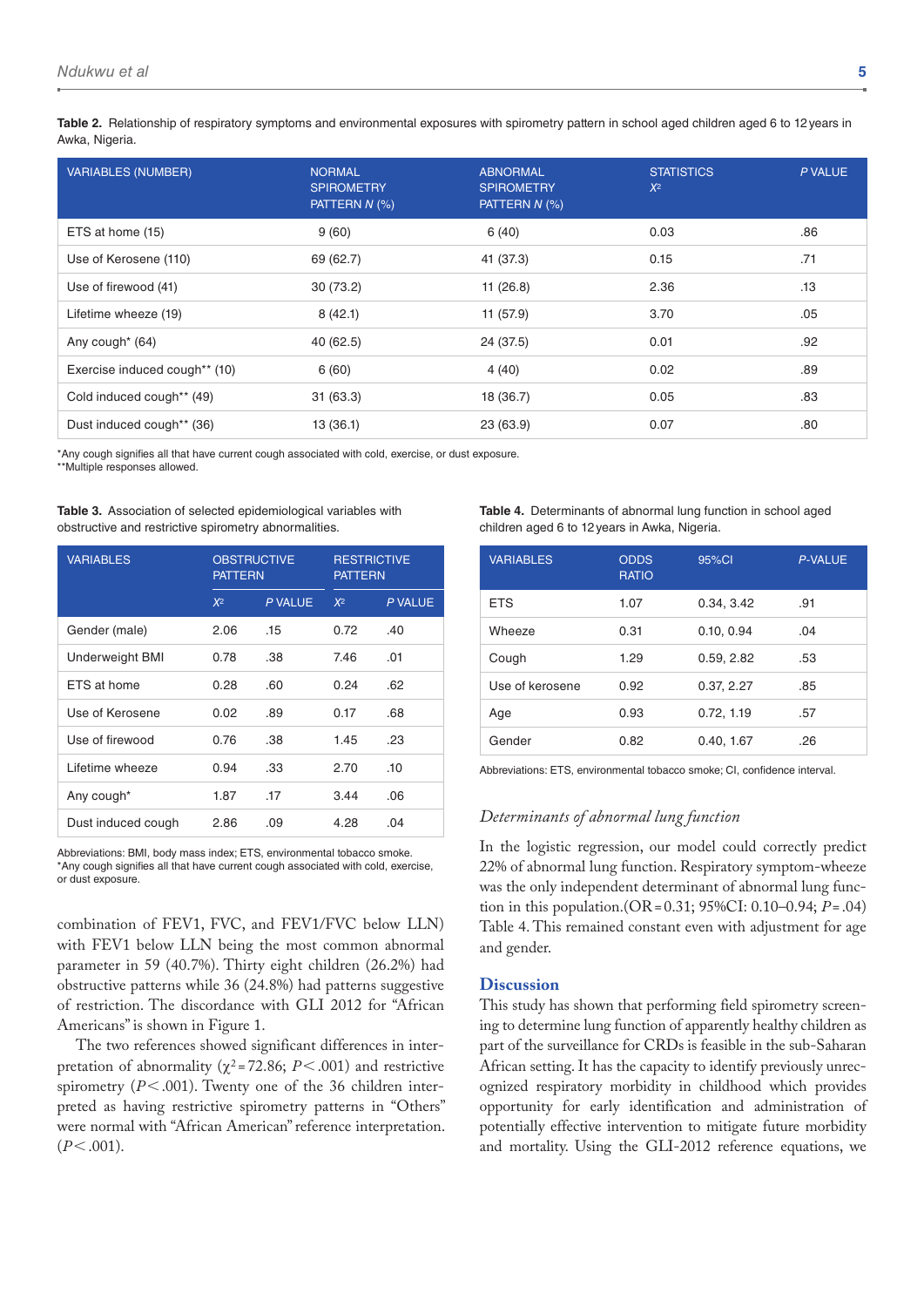identified abnormalities with spirometry patterns, with a high prevalence of respiratory symptoms and significant relationships between the presence of respiratory symptoms and abnormal spirometry (restriction). Such has been previously reported in adults.20 We also confirmed that underweight and restrictive spirometry pattern were related, amongst these children.

Our main finding based on the globally accepted GLI-2012 spirometry reference standards for interpretation shows that up to a third of apparently healthy primary school children had abnormal spirometry patterns with a substantial proportion reporting respiratory symptoms (cough-42.8% and wheeze-13.1%). The presence of cough precipitated by exposure to dust was significantly associated with presence of abnormal spirometry with a borderline relationship between lifetime history of wheeze and abnormal spirometry.

We found the frequency of obstruction in this population using standard definitions to be 15.2% and when those with isolated low FEV1 and possible mixed abnormalities were included as probable mild obstruction, we had a total of 27.6% with obstructive pattern. This high frequency of obstruction is consistent with findings in Poland where obstructive spirometry pattern was found in 20.3% of children aged 4 to 18years who had respiratory symptoms.<sup>21</sup> In our study, obstructive pattern was not associated with either respiratory symptoms or environmental exposure which infers that obstructive spirometry among these African children may be surreptitious, highlighting the need for screening. On the other hand, it may suggest that respiratory symptoms are poorly recognized or reported among these African children. This high frequency of obstructive spirometry among these children may also indicate that the prevalence of obstructive lung disease or asthma that has been reported among Nigerian children may have been underestimated.22,23 This is plausible because most estimates of asthma prevalence were based on respiratory symptom questionnaires which may not be indicative of airway obstruction or asthma diagnosis. The use of respiratory questionnaires may also be prone to recall and comprehension bias and these observations call for greater rigor with the inclusion of spirometry in the estimation of the prevalence of asthma in children.16,21

The high rate of under-diagnosis of asthma in the context of a high prevalence of obstructive lung disease in this present study is a source of concern. Many children who also had symptoms of triggered cough and wheeze did not have a diagnosis of asthma. It implies a high burden of unrecognized respiratory morbidity among these children which bodes for a poor outcome as these children are left untreated. The Global Initiative for Asthma (GINA) recognizes that undiagnosed and untreated asthma in children increases the risk of emergency room visits, asthma mortality, and lung function decline.24 Under-diagnosis of asthma in these children may also indicate a low level of health literacy in the general population and poor knowledge of doctors regarding asthma diagnosis as previously reported.3

The choice of reference equation in defining spirometry pattern may account for the wide disparity in the prevalence of obstructive spirometry between this present study and a previous study among children aged 5 to 11 years in Northern Nigeria (4.6%).19 While our interpretation of obstructive pattern was dependent on the FEV1/FVC ratio < LLN using GLI 2012, Thacher et al<sup>19</sup> based their assessment on the ratio of FEV1 to FEV6 less than 85% predicted based on African Americans National Health and Nutrition Examination Survey (NHANES III) reference equation. Using percentage predicted as Thacher et al<sup>19</sup> did, has been criticized because it could lead to significant misclassification of obstructive pattern in children.16,25 This is because a single standard deviation is used in the calculation of percentage predicted but ideally, this should vary dependent on age and outcome.25 However, in LLN calculation, the same cut off for z-scores has been found to be applicable across all ages, gender groups, and spirometric pulmonary function indices.25

The restrictive pattern found in 7.5% of these children is difficult to interpret due to a lack of validation of GLI references in the local population and it has been shown that lung volume is a factor of ethnicity.16,26,27 Much higher prevalence of restrictive patterns in children have been previously reported in the United States and in Malawi, a developing country.28,29 However these were in children with known co-morbidities.28,29 We cautiously note that measurement of total lung capacity (TLC) and residual volume which confirm a restrictive pattern were not done and what we have reported is probable restriction. Furthermore, some children with a probable restrictive pattern may have air trapping from obstructive lung diseases particularly when the FEV1 is below the LLN in addition to LLN FVC, with normal ratios.30 Consequently, the FEV1/FVC ratio may be normal resulting in a wrong interpretation as restrictive lung disease.30

The effects of undernutrition on restrictive lung function as documented in our study, has been previously reported. While some authors have found a significant relationship between undernutrition and restrictive spirometry as in our study, others have found no relationship.31-33 Some have attributed this relationship to decreased lung growth and respiratory muscle mass. Biomass exposure has also been implicated as a risk factor for increase in both respiratory symptoms and low FVC.13,34 In Ecuador, Rinne et al<sup>34</sup> found that children aged 7 to 15 years, living in homes that use biomass fuel and who were exposed to ETS had significantly lower FVC and these children were more affected than female adults when appropriate statistical comparison was done. However, our study found no significant relationship of exposure to ETS and biomass with abnormal spirometry.

When we interpreted our findings using GLI 2012 for "others," we found significant disparities especially in the interpretation of restrictive spirometry. The prevalence of reduced FVC while using GLI "others" was much higher at 24.8% compared to the 7.5% with African American references. The use of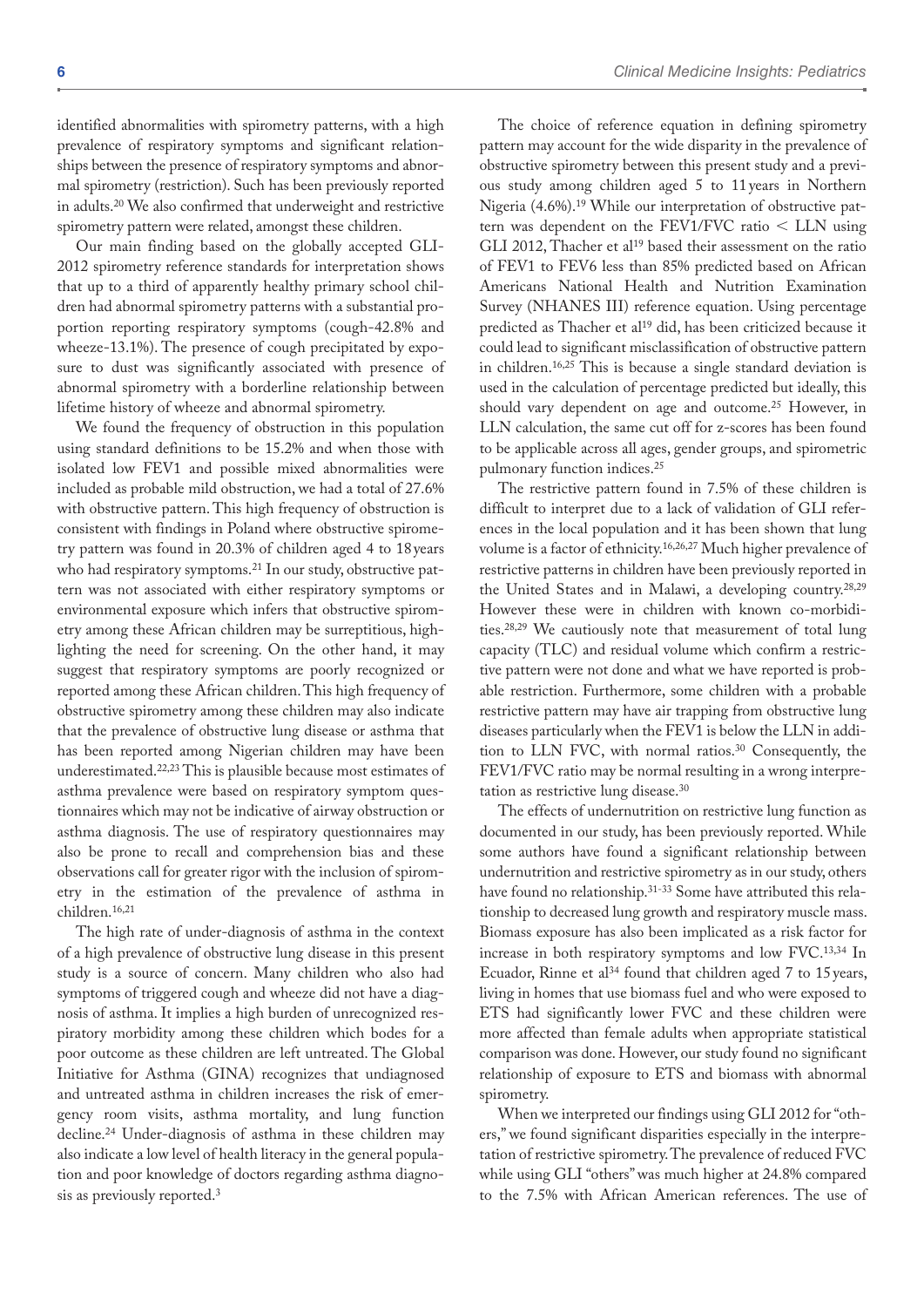references for African Americans in our study was predicated by the non-representation of Sub Saharan African data in GLI 2012.

There is some evidence that GLI reference equations for African Americans could be applied to African children, as GLI references would ideally be validated in local populations as much as possible, especially in Africa.26,35,36 In a study on adult Nigerians by Obaseki et al,<sup>26</sup> prevalence of reduced FVC was 70.4% for men and 72.8% for women when using NHANES values for white Americans, 17.8% for men and 14.4% for women using NHANES equations for African Americans, and 15.5% for men and 20.5% for women using the Global Lung Function Initiative 2012 equations for African Americans. In a study in Malawi, Meghji et al<sup>27</sup> reported the prevalence of spirometric restriction to be 38.6% using National Health and Nutrition Examination Survey III reference ranges and 9.0% using local reference ranges. This further highlights the need for locally derived references for objectivity.

The association we found between the presence of respiratory symptoms and abnormal spirometry in children has been previously reported.6,19,32 This is important because it suggests that the presence of cough precipitated by dust, and wheeze in children should serve as a prompt for screening spirometry to exclude abnormal patterns which could be either obstructive or restrictive. Failure to identify abnormal spirometry pattern in children is a missed opportunity for early intervention to improve both short term and long outcomes.

The relationship between gender and abnormal spirometry in children has not been consistent. While some authors have found obstructive lung disease to be more common among female children, we reported more males with obstructive pattern.15,19 Although female children are usually more exposed to biomass,19,24 some studies have reported a higher prevalence of obstructive lung disease in males during the pre-pubertal period with a reversal at puberty that has been attributed to the effect of hormones.37 The mean age of the children in this study was within the pre-pubertal age and could be the reason for our finding. However relationship between abnormal spirometry and gender in this study was not significant.

Major strengths of this study include the strict quality control in the spirometry measurements and interpretation, and in the use of GLI LLN which is widely applicable across age groups.

We also acknowledge some limitations. First, it was conducted in only one school which was purposively selected based on the heterogeneity of the population and centrality of its location in the city. The results may thus not be generalizable to the entire population in the city. Secondly, the high frequency of abnormal spirometry and presence of respiratory symptoms may also be indicative of a shared exposure among the children based on the location of the school. As stated earlier, inability to measure TLC makes the prevalence of restrictive spirometry only speculative. We also note that the evaluation of environmental exposures and history of

respiratory symptoms are prone to recall bias and cultural peculiarities in providing information that could occur in many African settings.<sup>6,19</sup>

#### **Conclusion**

This study has shown a high burden of abnormal spirometry in these apparently healthy children that portends increased morbidity and mortality if not adequately addressed. There is thus a need to sustain the WHO strategy on CRD surveillance for children for the purpose of early diagnosis and analysis of the risk factors for the purpose of intervention. The study has also provided valuable data on lung function indices among children which can be used in future systematic analyzes knowing the inherent challenges of collecting population-specific reference data in low- and middle-income settings. Information from this study is also expected to influence physician practice by bringing to the fore the need for objective evaluation of lung function especially for children with respiratory symptoms.

#### **Author's Note**

Abstract presented at the 2018 ATS. C104. The modern pediatric pulmonary function lab: Am J Respir Crit Care Med 2019;199:A5680. Internet address:<www.atsjournals.org>

#### **Acknowledgements**

Pan African Thoracic Society-Methods in Epidemiologic, Clinical, and Operations Research (PATS-MECOR) course. This project was developed as part of the program. Lindsay Zurba for independent verification of spirograms and PATS (Masekela R, Zurba L, Gray D) for Spirometer equipment loan, Wairimu Kimani, and Thandile.

# **Author contributions**

CIN: Conceptualization, Data curation, Data analysis, Funding acquisition, Methodology, Data collection, Project administration, Writing – original draft, Writing – review & editing.

OBO: Conceptualization, Supervision, Data analysis, Funding acquisition, Methodology, Writing – original draft, Writing – review & editing.

BMA: Conceptualization, Data curation, Data analysis, Funding acquisition, Methodology, Writing – review & editing.

ACA: Data analysis , Supervision, Methodology, Writing – original draft, Writing – review & editing.

JCE-I: Project administration, Methodology, Writing – original draft , Writing – review & editing.

BIA: Methodology, Supervision, Writing – review & editing.

### **ORCID iDs**

Chizalu Ifeyinwa Ndukwu **D** [https://orcid.org/0000-0003](https://orcid.org/0000-0003-1286-823X) [-1286-823X](https://orcid.org/0000-0003-1286-823X)

Adaeze C Ayuk D <https://orcid.org/0000-0003-3325-3488>